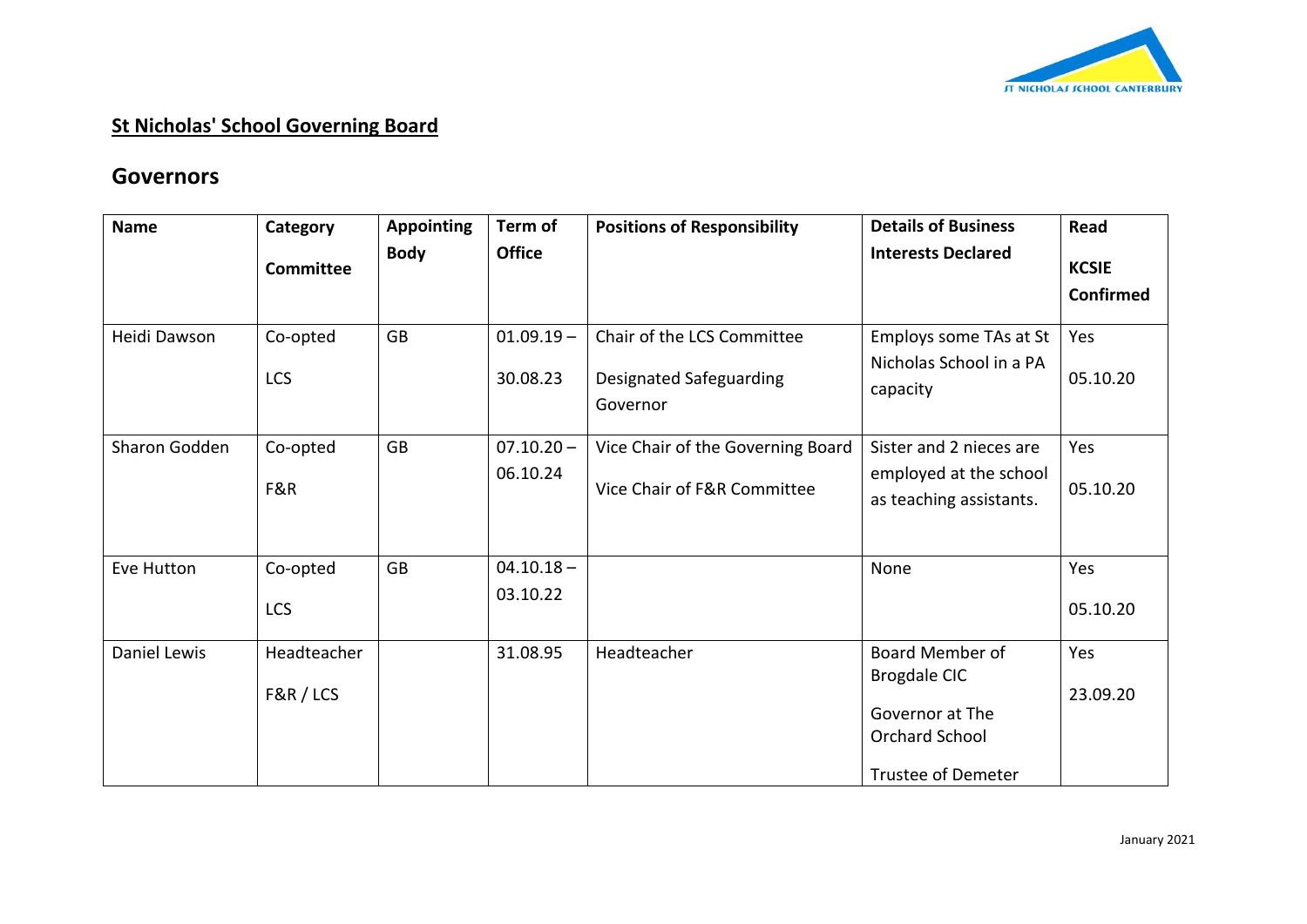

|                       |            |           |           |                             | (small medical charity) |          |
|-----------------------|------------|-----------|-----------|-----------------------------|-------------------------|----------|
|                       |            |           |           |                             |                         |          |
| Joy Mower             | Co-opted   | <b>GB</b> | 11.10.17- |                             | None                    | Yes      |
|                       | LCS        |           | 10.10.21  |                             |                         | 07.10.20 |
| Erika Nurmsoo         | Co-opted   | <b>GB</b> | 01.12.19- |                             | Employed at             | Yes      |
|                       | LCS        |           | 30.11.23  |                             | Canterbury Christ       | 07.10.20 |
|                       |            |           |           |                             | Church University       |          |
| Angela Pike           | Co-opted   | <b>GB</b> | 11.11.17- |                             | Mentor NQT's at the     | Yes      |
|                       | <b>LCS</b> |           | 10.11.21  |                             | school since 03 Sep     | 05.10.20 |
|                       |            |           |           |                             | 2019                    |          |
| Clare Stow            | Parent     | Parents   | 01.04.20- |                             | None                    | Yes      |
|                       | LCS        |           | 31.03.24  |                             |                         | 04.10.20 |
| <b>David Stratton</b> | Parent     | Parents   | 01.04.20- |                             | None                    | Yes      |
|                       | F&R        |           | 30.03.24  |                             |                         | 03.10.20 |
| Julian Todd           | Co-opted   | <b>GB</b> | 01.07.19- | Chair of the F&R Committee  | None                    | Yes      |
|                       | F&R        |           | 30.06.23  | Designated Finance Governor |                         | 04.10.20 |
| Emma Wellard          | Staff      | Staff     | 14.05.18- |                             | None                    | Yes      |
|                       |            |           | 13.05.22  |                             |                         | 13.10.20 |
|                       |            |           |           |                             |                         |          |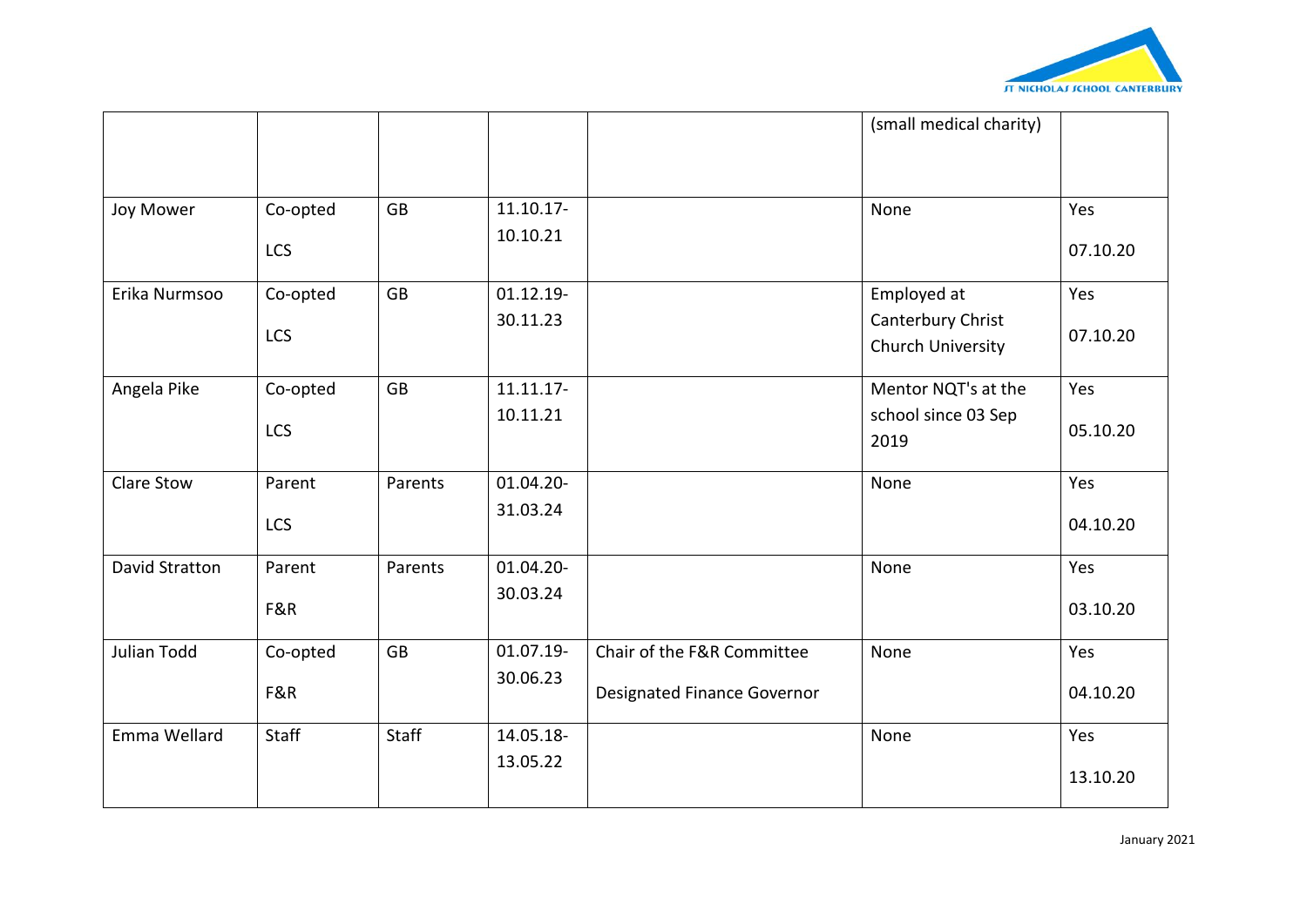

| Penny Webb    | LA Governor<br><b>LCS</b>     | LA        | 20.06.18-<br>19.06.22  | Designated SEND Governor                                   | Canterbury Christ<br><b>Church University</b>                                                                                                                                                                                                 | Yes<br>05.10.20 |
|---------------|-------------------------------|-----------|------------------------|------------------------------------------------------------|-----------------------------------------------------------------------------------------------------------------------------------------------------------------------------------------------------------------------------------------------|-----------------|
|               |                               |           |                        |                                                            | Employee - works with<br>staff at St Nicholas<br>when CCCU students<br>attend placements.                                                                                                                                                     |                 |
| Joe White     | Co-opted<br><b>LCS</b>        | <b>GB</b> | 24.09.20 -<br>23.09.24 | Designated Health & Safety<br>Governor                     | Owner of<br>inclusiveteach.co - a<br>SEND teaching<br>resources website that<br>provides free activities,<br>ideas and resources for<br>teachers and parents.                                                                                 | Yes<br>04.11.20 |
| Nigel Wootton | Co-opted<br>F&R<br><b>LCS</b> | <b>GB</b> | 11.11.17-<br>10.11.21  | Chair of Governors<br>Training and Development<br>Governor | Simon Langton Schools<br><b>Endowment Fund</b><br>Trustee since 17 March<br>2016<br>For Us Too (Charity)<br>Chair of Trustees since<br>01 Feb 2011<br>Canterbury Inclusion<br>Service QA Monitoring<br>Group Community<br>Member since 11 Jun | Yes<br>05.10.20 |